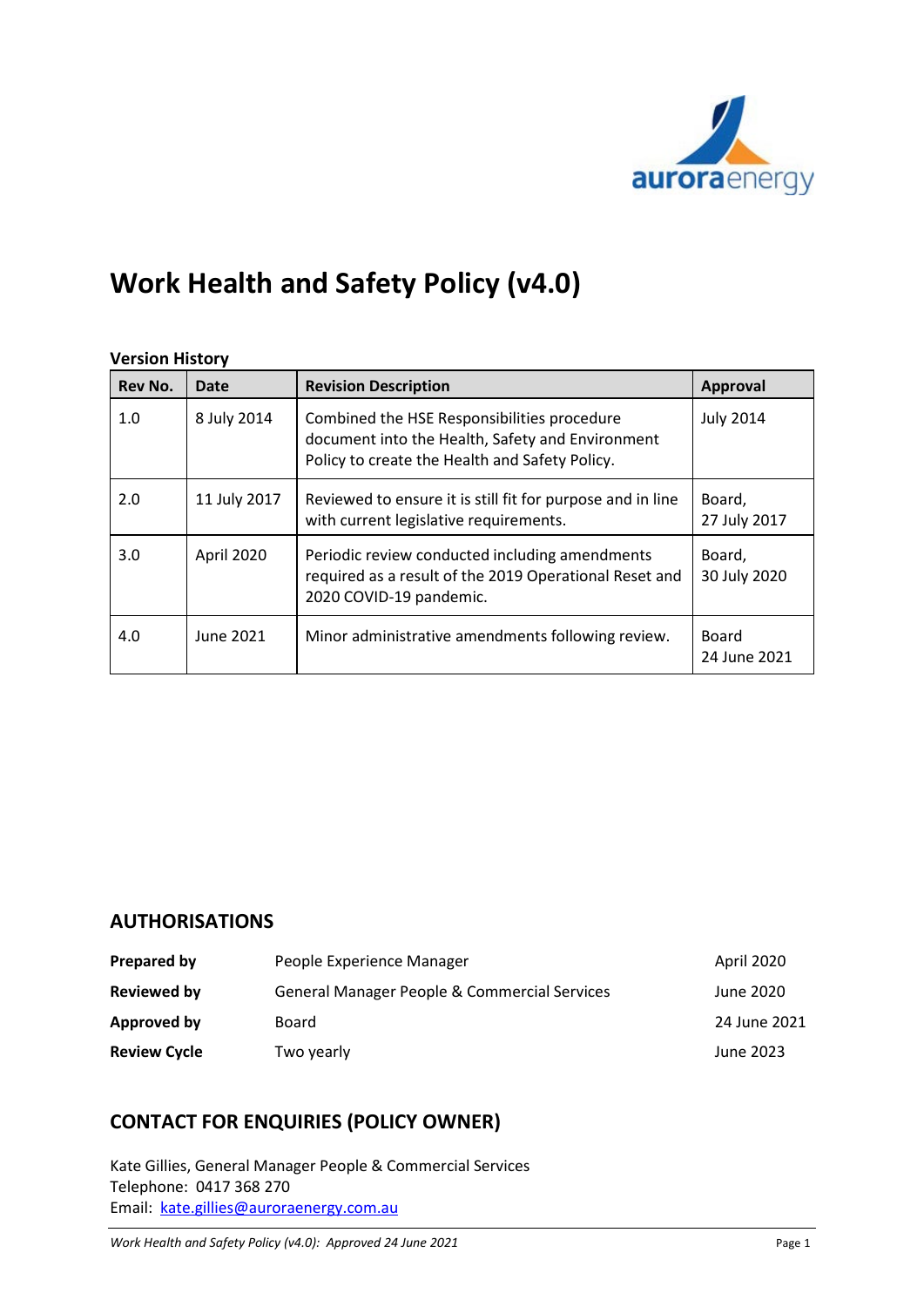# **1. Introduction**

The Work Health & Safety Policy **(Policy)** confirms Aurora Energy's commitment to its primary duty of care under the *Work Health and Safety Act* 2012 (Tas) (**Act**) and outlines the key duties, obligations and expectations required of Aurora Energy Workers.

# **2. Purpose**

The aim of this Policy is to:

- provide and maintain a safe and healthy Workplace for Aurora Energy's Workers and Others whose health or safety could be at risk through our work;
- comply with its primary duty of care under the Act;
- eliminate or minimise, so far as is reasonably practicable, risks to health and safety;
- foster a cohesive and proactive health and safety Workplace culture;
- direct and guide Workers and Others about action considered reasonably practicable to protect health and safety;
- provide information, such as instruction and training to Workers to protect Workers from risks to their health and safety;
- increase our Workers awareness of their health and safety responsibilities and the responsibilities required of their colleagues;
- actively seek to prevent injury and illness to Workers by monitoring Workplaces and conditions;
- assist Aurora Energy's Leaders to set positive examples in health and safety; and
- provide a flexible approach to WHS activities which take into consideration the individual, operational and environmental circumstances.

## **3. Scope**

This Policy applies to Workers and Others at all Aurora Energy Workplaces.

## **4. Definitions**

| ALT            | means Aurora Energy Leadership Team.                                                                                                                                                                       |
|----------------|------------------------------------------------------------------------------------------------------------------------------------------------------------------------------------------------------------|
| <b>HSR</b>     | means a health and safety representative of the workers in their work<br>group for all WHS matters.                                                                                                        |
| <b>Manager</b> | means anyone who is a manager of a Worker in Aurora Energy.                                                                                                                                                |
| <b>Officer</b> | means a member of the ALT, and other roles that meet the definition of<br>Officer within the WHS Act and for which the role of Officer is a key<br>requirement outlined within their position description. |
| <b>Others</b>  | means any person at the Workplace who is not a Worker including<br>visitors and customers.                                                                                                                 |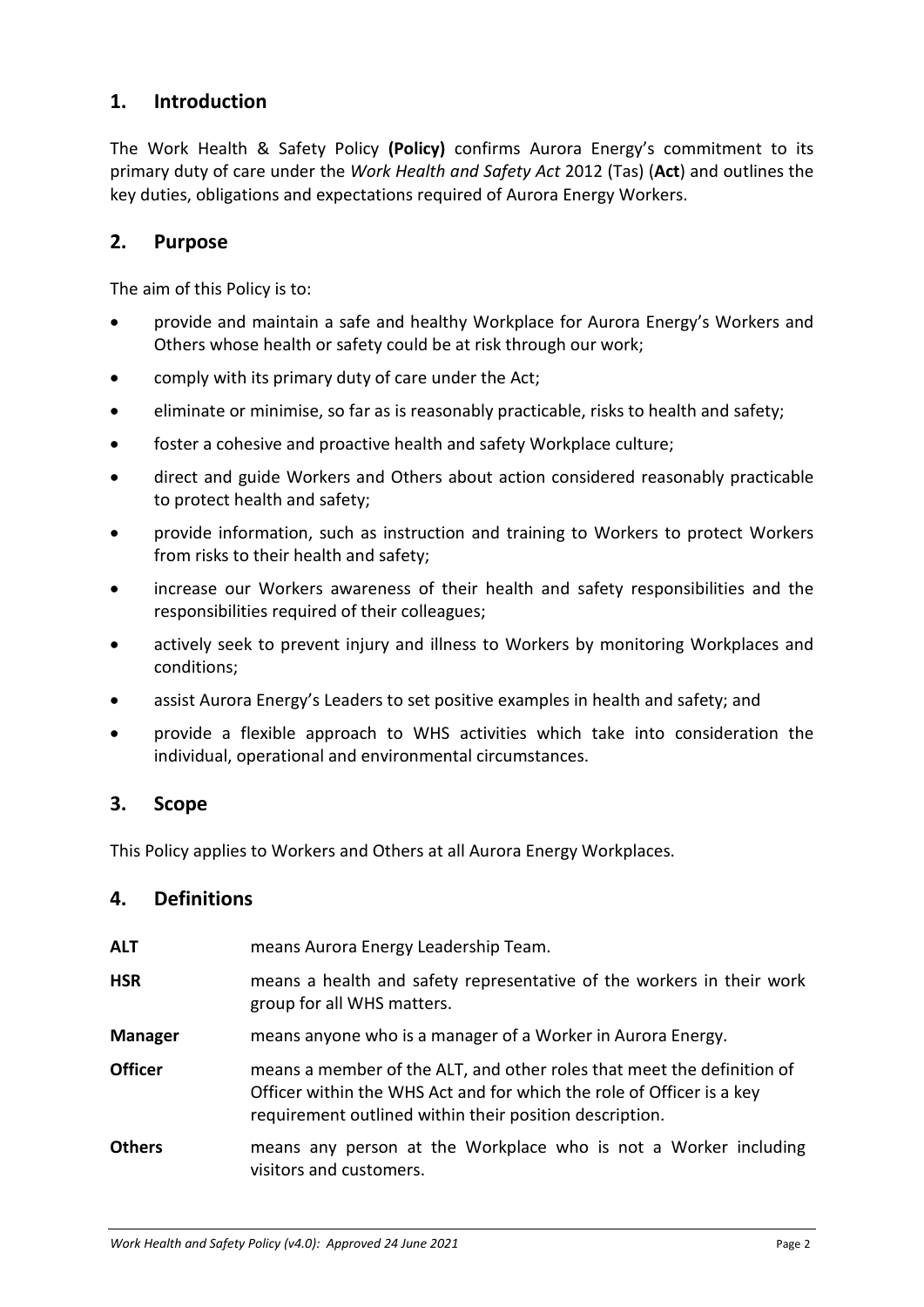- **Workers** means anyone who carries out work for Aurora Energy including an employee, labour hire staff, volunteer, outworker, apprentice, trainee, work experience student, subcontractor and contractor.
- **Workplace** means a place where work is carried out for Aurora Energy and includes any place where a Worker goes or is likely to be, while working such as a working from a home worksite.

**WHS** Work Health and Safety.

# **5. Policy**

Aurora Energy is committed to ensuring the health and safety of all workers across all activities, and to raise awareness and to change behaviours to continually improve the way in which it works Aurora Energy aims to fulfil its commitment by:

- providing adequate supervision and monitoring for Workers and Others in the Workplace;
- allocating of sufficient resources;
- providing relevant training, information and instruction for Workers and Others in the Workplace;
- providing a safe working environment and facilities;
- complying with the Act;
- identifying hazards, assessing risk and implementing appropriate control measures as per the Workplace Health and Safety Guidelines;
- monitoring and evaluating health and safety strategies and risk management programs;
- monitoring the health of Workers;
- maintaining communication, consultation, cooperation and coordination on work health and safety with Workers;
- ensuring incidents are reported and fully investigated and actioned appropriately; and
- ensuring this Policy is accessible and communicated to all Workers and Others in the Workplace.

# **6. Key Stakeholder Responsibilities**

Health and safety is everyone's responsibility and all Workers and Others have a responsibility to contribute to a healthy and safe Workplace.

The key stakeholders listed below will do all that is reasonably practicable to fulfil these responsibilities.

# **6.1 Board**

The Board is responsible for the overall strategy and direction for the organisation in relation to WHS. The Board also has the duties of Managers and Workers as outlined below.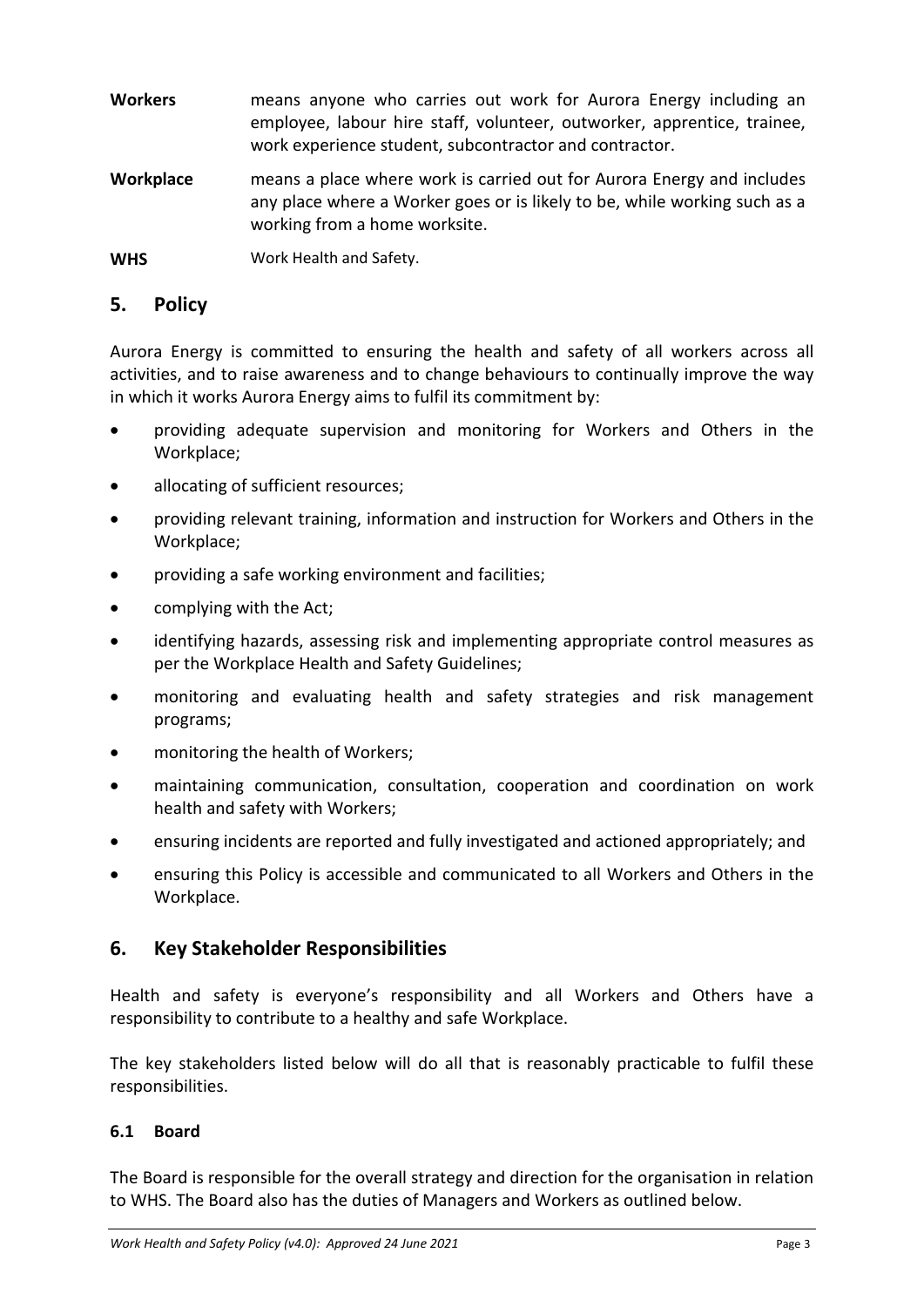# **6.2 Chief Executive Officer (CEO)**

As a leader of Aurora Energy, the CEO holds a vital role in advising the Board on WHS matters, promoting and driving WHS change. In relation to this, the CEO's role is to:

- model appropriate WHS attitudes and behaviours;
- pro-actively promote WHS within Aurora Energy;
- promote compliance with applicable laws and applicable WHS policies;
- report WHS performance to the Board for review; and
- reasonably monitor and take corrective action where reasonably practicable to do so.

The CEO also has the duties of a Manager and Worker as outlined in this Policy.

### **6.3 General Manager People & Commercial Services**

The WHS role of the General Manager People & Commercial Services is to:

- maintain Aurora Energy's WHS system;
- facilitate the development of Aurora Energy's management goals, objectives, KPIs and plans;
- provide support to others to handle WHS matters by providing advice and support through mentoring and coaching;
- report applicable WHS issues to ALT meetings and to the Board;
- supervise people within his/her work area for their WHS performance;
- procure technical expertise from external sources as appropriate;
- liaise with external stakeholders, such as State Government departments, on WHS and environmental matters; and
- coordinate external audits and communicate results to the Board and ALT.

The General Manager People & Commercial Services also has the same duties as other Managers and Workers as outlined in this Policy.

#### **6.4 Aurora Energy Officers**

The WHS role of the Aurora Energy Officers is to:

- actively acquire knowledge of WHS matters:
- understand the operations being carried out by Aurora Energy; and
- ensure the right processes to receive and respond to reports appropriate processes and resources are available to eliminate or minimise risks to health and safety.

Officers, which include the ALT, will also have the duties required of Managers and Workers.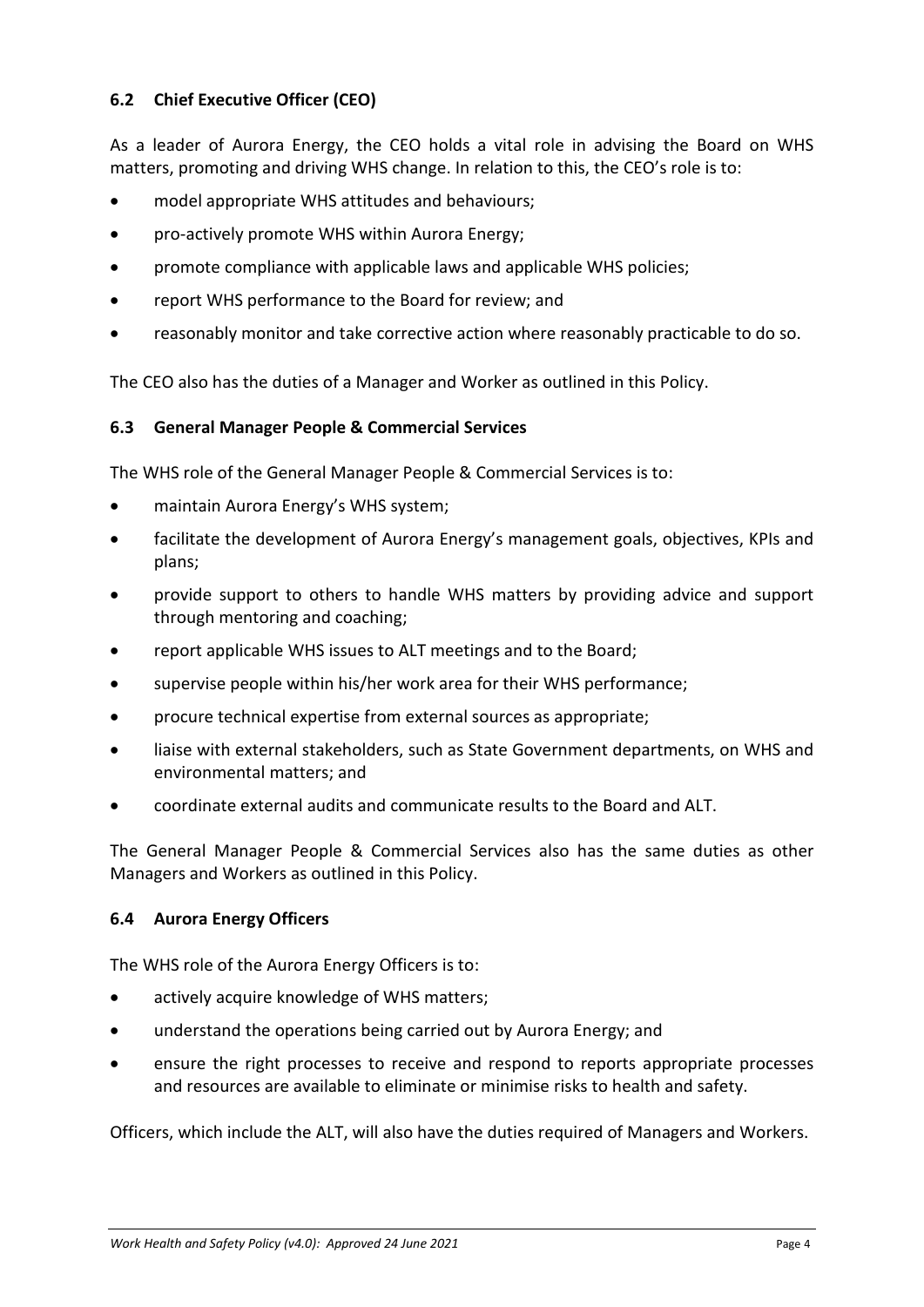## **6.5 Managers and Team Leaders**

The WHS role of Managers and Team Leaders is to:

- encourage all people in the organisation to work safely;
- use and promote the use of Aurora Energy WHS policies and procedures;
- develop and implement objectives and targets for their Business Unit/Team;
- develop and implement management plans and programmes for achieving objectives and targets;
- provide adequate resources to assist Aurora Energy to comply with its obligations;
- report incidents, near-hits, investigations, control measures and WHS initiatives in accordance with the requirements of the Compliance Policy:
- assist and monitor competency and qualifications for Workers to perform their work;
- support HSRs;
- supervise people within his/her work area for their WHS performance;
- monitor and review WHS objectives and targets;
- manage WHS using Aurora Energy's WHS procedures;
- actively participate in WHS issues, where required; and
- initiate and/or approve actions to address any non-compliance.

Managers and Team Leaders also have the duties required of Workers.

#### **6.6 Contract Managers**

The role of a Contract Manager is to:

- review and monitor contractors and subcontractors compliance with Aurora Energy's procedures and WHS legislation; and
- consult, coordinate and cooperate with contractors and subcontractors to manage shared WHS duties on behalf of Aurora Energy.

#### **6.7 Health and Safety Representatives (HSR)**

The role of a HSR is to:

- represent the workers in their work group for WHS matters;
- assist with consultation with Aurora Energy Management on WHS matters and initiatives;
- monitor the measures taken by Aurora Energy to comply with applicable laws in relation to their work group members; and
- undertake training appropriate to the HSR role.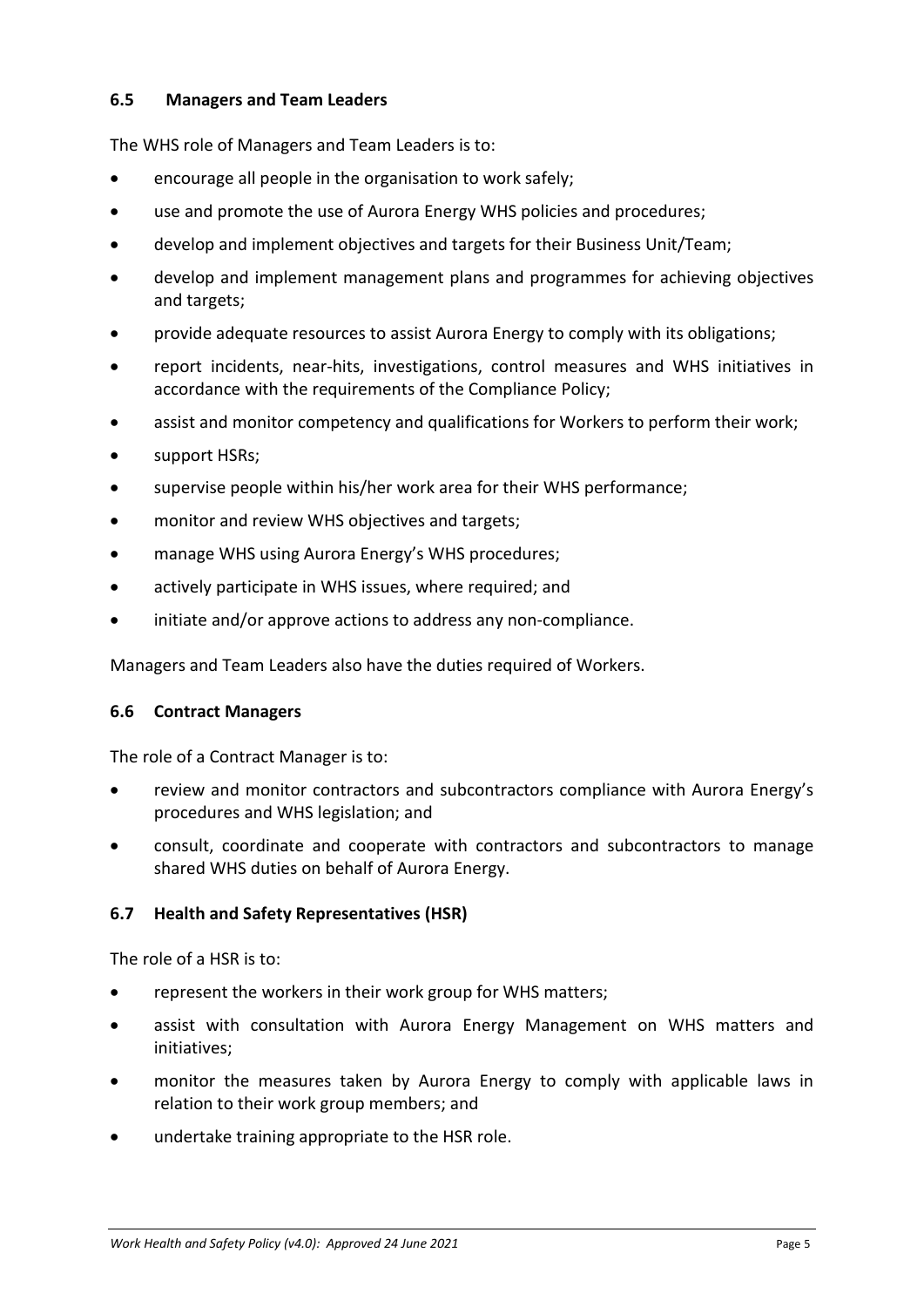## **6.8 Workers**

All people working for Aurora Energy have the following WHS responsibilities:

- take reasonable care of, and be accountable for their own health and safety and not adversely affect the health and safety of other people at work;
- comply, so far as they are reasonably able to, with any lawful and reasonable instruction or direction that is given to them by Aurora Energy;
- actively participate in WHS activities and support others to achieve a safe and sustainable working environment;
- comply with Aurora Energy's WHS procedures, work practices and this policy;
- with any necessary assistance from their Manager or Team Leader, manage any WHS hazards using Aurora Energy's procedures and work practices;
- actively identify and report WHS hazards and incidents, and where reasonable, prevent an incident from occurring;
- report WHS and incidents to their Manager or Team Leader immediately; and
- provide and implement solutions to WHS problems within their authority.

## **7. Non-compliance with this Policy**

All non-compliances with this Policy will be recorded in accordance with the Compliance Policy.

Any non-compliances that are risk-rated as Severe or Major will be escalated to the Board or a relevant Board Committee through Aurora Energy's non-compliance reporting processes.

Non-compliances that are risk-rated as Moderate or Minor will be reported to the Chief Executive Officer.

Incidents of wilful non-compliance with this Policy are considered to be serious and will be dealt with in accordance with Aurora Energy's normal performance management process, which may include dismissal.

## **8. Related Policies**

- Fit for Work Procedure.
- Compliance Policy.
- Working from Home Policy.
- Workplace Health and Safety Guidelines.
- Delegation Policy.